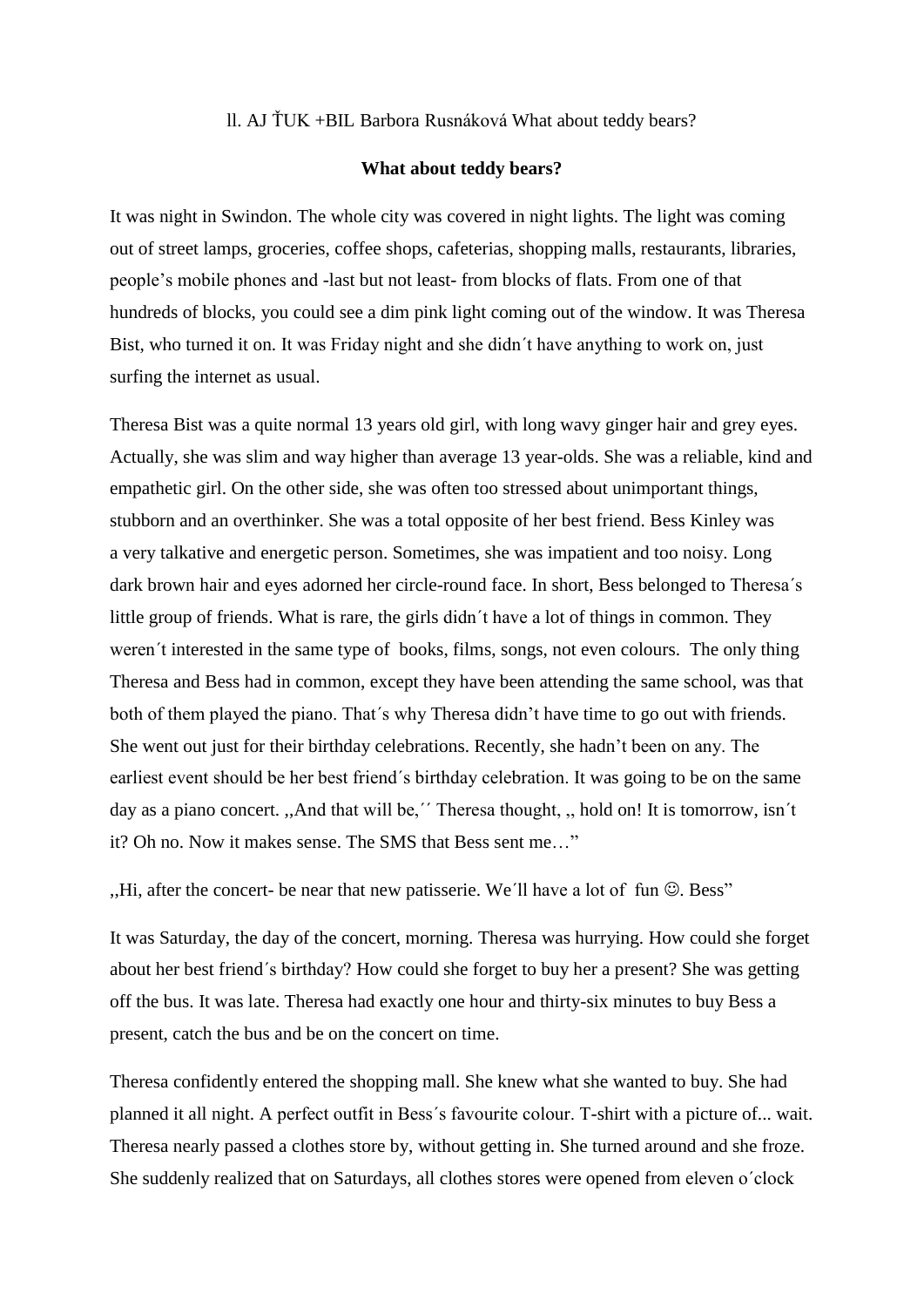a.m. . And at eleven o´clock she already had to be on her piano concert. She looked around: ,,I have a plenty of time and there are loads of other shops here. I will, sure, find something else to buy!´´ she calmed herself down.

The first shop she went to, was a drugstore. She hoped to find there something that Bess would like. But everything was either too expensive or useless. How could Bess use a beauty blender if she didn´t even wear make up? How could Bess appreciate a cream highlighter, if she did not know what a highlighter was? And what about those sparkly nail polishes? Was it really true that Bess said she loathed everything that had glitter on it or was it just Thesa´s imagination? Theresa went to another shop. A stationary shop. A shop assistant was just showing her all kinds of pens, pretty notebooks, unusual rubbers, colorful rullers, high quality glues...Then Theresa realized her best friend hated school. She got out really quickly.

Next was a bookstore. Bess was into reading books. Her favourite book genre was adventure and action. As Theresa was walking between the bookshelfs, she read titles: CLASSICS, FANTASY, COMICS, HORROR, DETECTIVE, SCIENCE FICTION, ROMANCE, HISTORICAL FICTION, THRILLERS, BIOGRAPHIES. She had already seen a dozen genres but she couldn´t find the action and adventure one. She knew that Bess would love to get a book. If she managed to find the adventurous one, she could buy it and then be on the concert in advance. That would be great! Theresa came to a shop assistant and, full of hope, asked her about the book. ,, I am sorry, adventurous books are sold only in another branch. Here you go.", shop assistant handed to her a little card with location and contact of that branch. ,,Thank you," Theresa said quietly.

After going to next few shops, she started feeling stressed. She was slowly running out of time. She had been almost everywhere. A jewellery store, a shoe store, a technology store, a speciality store, also a pet store, even though Bess did not have any pets. There was only one option left. A toy store.

Theresa came in with the tiniest soul. She carefully looked through the stuff. All those toys, games, dolls, toy guns and animal pendants made her feel upset. She couldn´t find anything. ,,Eventually, I will end up owning up to my best friend about forgetting her birthday. Bess will definitely be angry with me. We will not be best friends anymore. No one else will want to be friend with me after this. I will be without friends for the rest of my life. I will have no family and I will die alone!", Thesa whispered to herself and suddenly broke into tears. A shop assistant noticed it. ,,What happened honey?" she asked. Theresa was quiet. It was really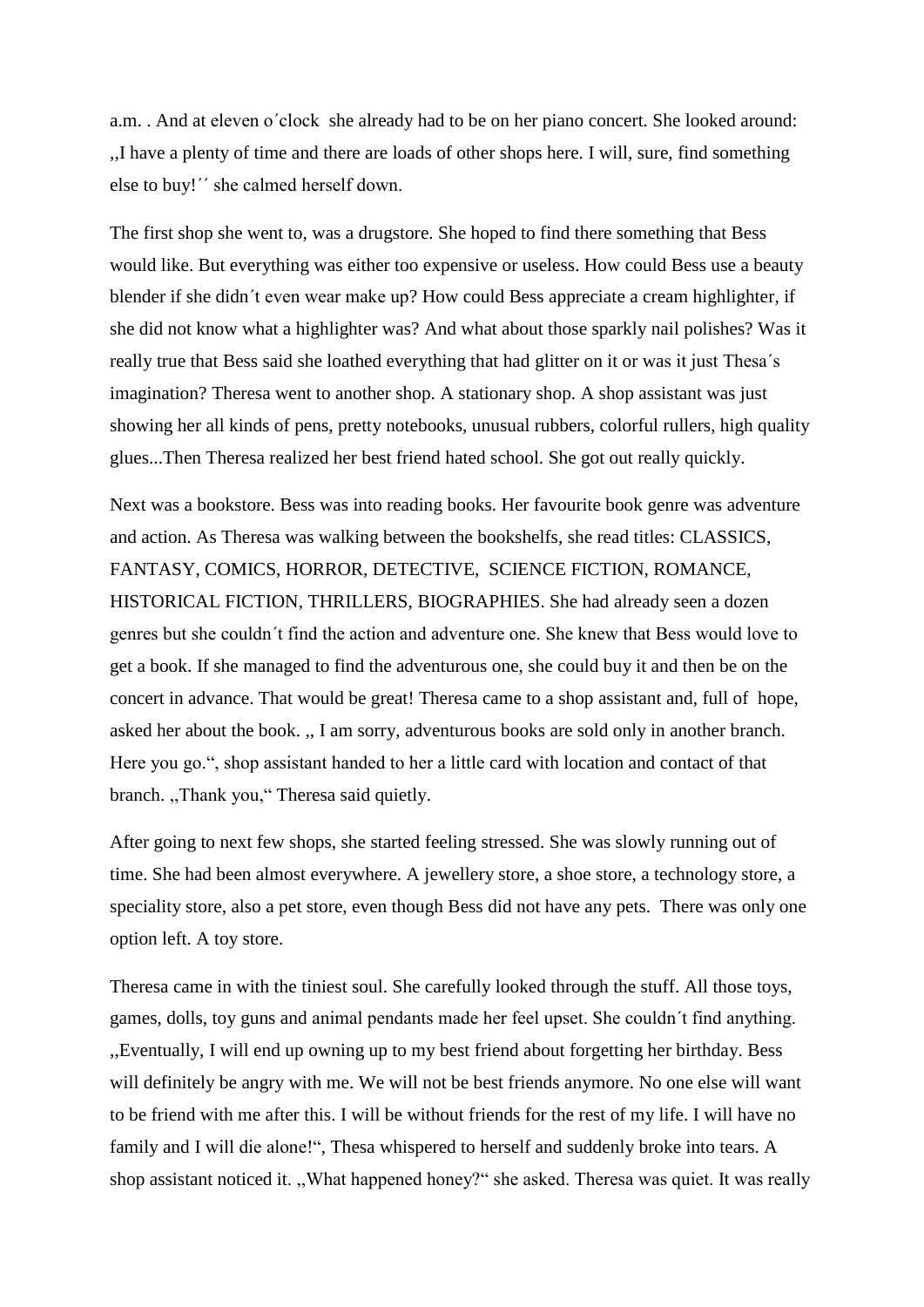embarrasing. She didn´t think of somebody seeing her crying. She slowly looked at the women in front of her. The women seemed nice. She had long grey hair and big green calm eyes. Her face looked like an old turtle´s face and for some reason, it made the girl feel better. She was kindly looking at Theresa, apparently wanting to help her. Thesa exhaled. Consequently, she told the woman everything about herself, about Bess and her birthday, about the piano concert, about not having enough time, rushing and not being able to find a perfect gift because all clothes stores were closed. The shop assistant took the situation into her own hands. She told Theresa to wait for a while and then came carrying a huge box, full of the rarest toys Theresa had ever seen. ,,These are toys that weren´t sold last year because kids weren´t interested in them. They are not on offer but maybe you will find something that your best friend would like." And she started unpacking the toys and showing them to Theresa. There were loads of logical games, brain teasers, jigsaws and thousand-pieces puzzles. Also, Theresa have seen some strange accessories there, for example pig´s head´s shape earings, wooden bracelets and caps looking like hamburgers. It amazed her but it was not Bess´s style. ,,Let me contemplate a second." The shop assistant stayed and was pulling odd faces for about ten seconds. After that, she thoughtfully uttered: ,, And what about teddy bears?" Theresa stared at her. Of course! How could she forget?! Loving teddy bears was almost the only thing, that the two of them had in common. ,,Did I ask something wrong?" the woman was worriedly checking on her. From so much joy, Theresa had forgotten to close her mouth. ,,No, everything is okay. I think we found a perfect gift!" she smiled. ,,Let me see those ,,lucky" bears!"

A couple of minutes later, Theresa left the toy store carrying two big teddy bears and a big smile. In the toy store, there had been just two teddy bears left. One was dark blue - Bess´s favourite colour and second one was brown with the cutest sparkly eyes that Theresa couldn´t refuse to buy. ,,It must have been fate; exactly two teddies left, two different colours, on sale,.." Theresa had felt obliged to buy them both- one for Bess and one for herself. As a result, she was now carrying Bess´s teddy in hand, because her backpack was literally ,,filled" with teddy with sparkly eyes. Theresa checked the time. It was half past nine. The bus should arrive at the bus stop at ten o´clock which meant that she had fifteen minutes to get out off the shopping mall and then fifteen minutes to walk to the bus stop. The distance between the shopping mall and the bus stop was about ten minutes walking on foot, so she had a fiveminute time reserve.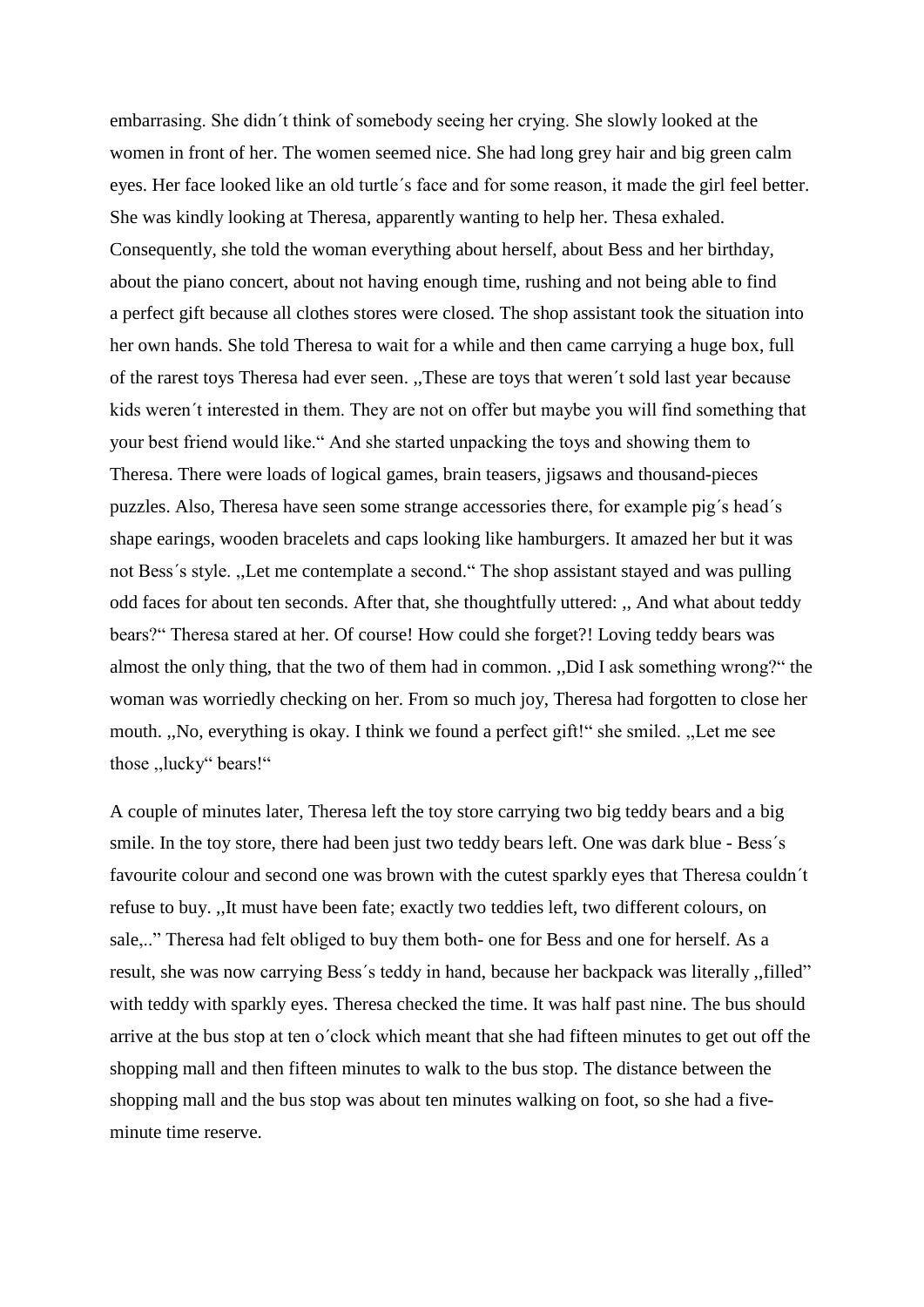Theresa decided to go to the toilet first. Toilets were on the top floor, so it took her five minutes to get there. However, she didn´t rush, she knew how much time she had. She opened the toilets´ door, came in, entered the cabin, locked herself, did what she needed to do and tried to get out. Yes, tried. The door was jammed. ,,Excuse me, is anyone in here?" she asked. No response. ,,Hey, can someone please help me open the door?" she said louder. ,,Please, I can´t get out!" she screamed. Silence. She was stuck. For the next five minutes, Theresa was trying to make a noise. She was shouting, knocking, clapping and also kicking the door. It didn´t help. After three more minutes someone came in. Theresa took a deep breath: ,, I am sorry, my name is Theresa and I cannot get out of this cabin. The door is stuck. Can you please help me?" A person answered: ,,Oh, yes of course. I will try to pull the door, but you must help me by pushing it from your side. Lean on it with your whole weight." ,,Alright." agreed Theresa and she put the blue teddy on the floor to have her hands free. ,,Three, two, one." counted the stranger and they both tried to open the door. It was unsuccessful. They tried it three more times but the door was, unfortunately, still stuck. ,,Wait here, I will call a charwoman." said the person and quickly got out.

Theresa was alone waiting in the toilet cabin. It had been almost eight minutes since the stranger left. She had only nine minutes to leave the toilets, get out of this stupid mall and catch the bus. She started feeling anxious. What if she didn´t manage to get out of the toilets in time? She would miss the buss. Then, if she didn´t catch the bus, she would be late for the concert. Furthemore, she wouldn´t be able to go on a celebration because she would be detentioned by ... ,,Hello, are you still here?" asked the familiar voice. Theresa was relieved. It was the person with a charwoman. The charwoman had already experienced this stuck door, so she knew how to deal with it. A few seconds later, the door was opened. Theresa was so happy, she couldn´t even talk. She took her backpack, thanked the charwoman and finally got off the shopping mall. She was running to the bus stop, when she remembered that she had not buy any chocolate. At this point she thought: ,, I ruined everything. At least I could´ve bought a stupid chocolate! It can´t get any worse!" Well, it could. After barely catching the bus, she desperately called her mum to buy a chocolate. Suddenly she noticed, that she had her hands too free. The teddy bear was left in the toilet cabin. What is more, the teddy bear that Theresa left in the cabin was the blue one. The one for Bess. At this point Theresa nearly passed out. It was too late to go back and take the teddy. Needless to say, yes, Theresa had bought two teddies. However, Bess hated sparkly things, not to mention big sparkly eyes on the teddy bear. Theresa had screwed things up.